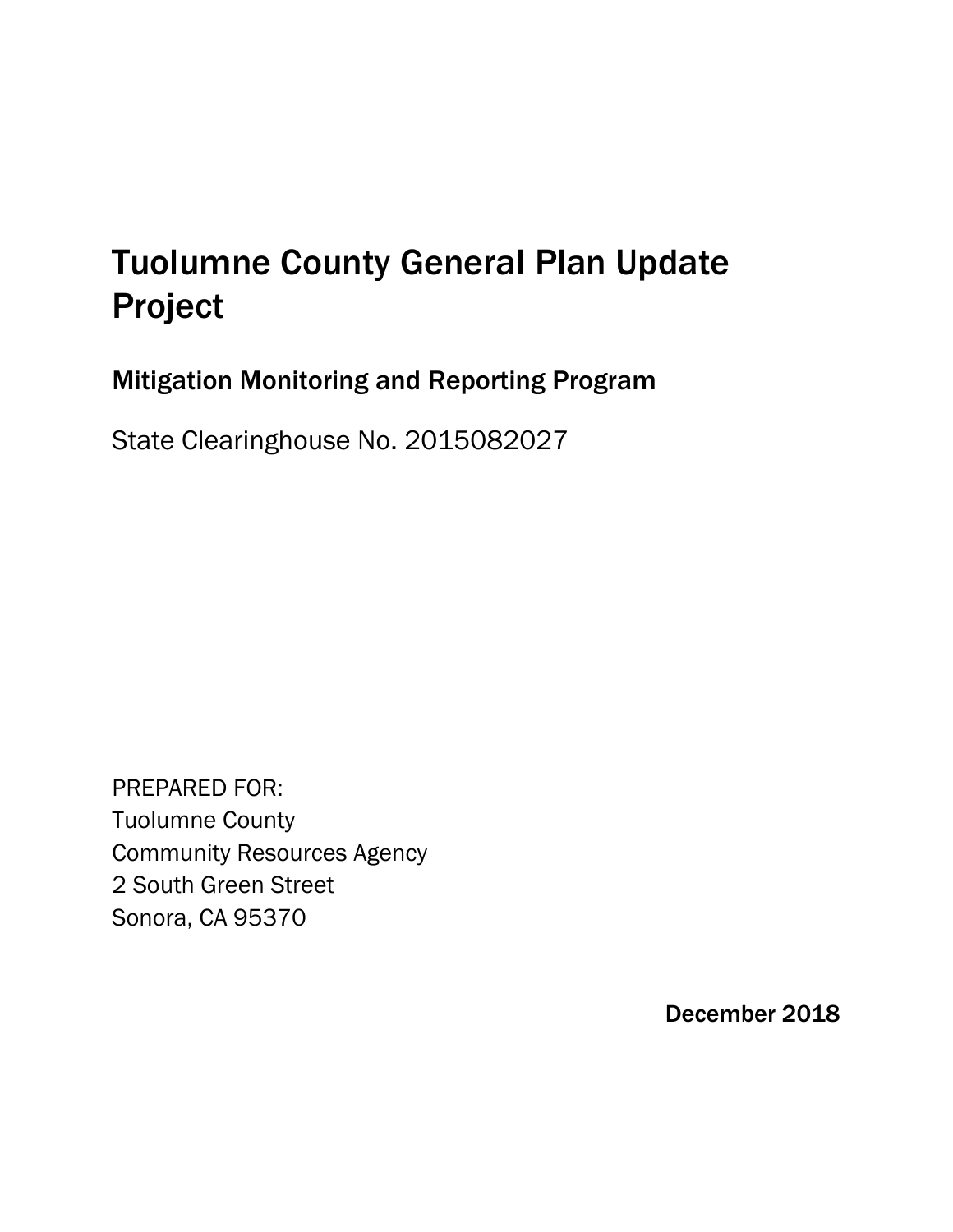# Tuolumne County General Plan Update Project

Mitigation Monitoring and Reporting Program

State Clearinghouse No. 2015082027

#### PREPARED FOR:

Tuolumne County Community Resources Agency 2 South Green Street Sonora, CA 95370

# CONTACT:

Quincy Yaley, AICP CRA Assistant Director - Development

### PREPARED BY:

Ascent Environmental, Inc. 455 Capitol Mall, Suite 300 Sacramento, CA 95814

# CONTACT:

Mike Parker, AICP Project Manager

December 2018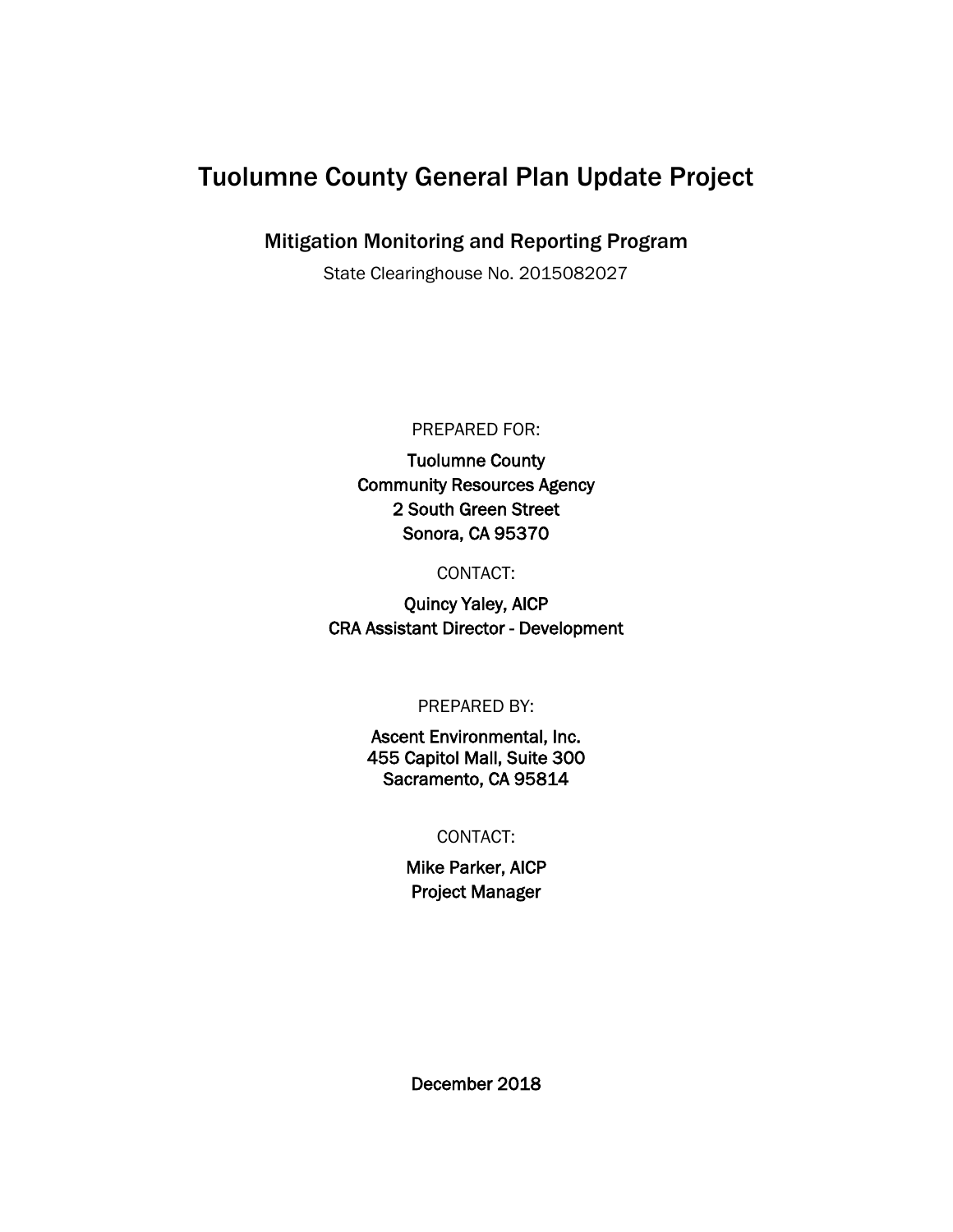# MITIGATION MONITORING AND REPORTING PROGRAM

The following Mitigation Monitoring and Reporting Program (MMRP) has been prepared in compliance with the California Environmental Quality Act (CEQA) and the State CEQA Guidelines to provide for the monitoring of mitigation measures required of the proposed Tuolumne County General Plan Update, as set forth in the environmental impact report (EIR) prepared for the project.

Section 21081.6 of the California Public Resources Code and Section 15091(d) and 15097 of the State CEQA Guidelines require public agencies "to adopt a reporting or monitoring program for changes to the project which it has adopted or made conditions of project approval in order to mitigate or avoid significant effects on the environment." An MMRP is required for the project because the EIR identified potentially significant adverse impacts related to implementation of the General Plan Update and mitigation measures have been identified to reduce those impacts.

This MMRP will be adopted by the Tuolumne County Board of Supervisors when it approves the project and will be kept on file at the Tuolumne County Community Resources Agency, 2 South Green Street, Sonora, CA 95370. Tuolumne County is responsible for taking all actions necessary to implement the mitigation measures under its jurisdiction according to the specifications provided for each measure and for demonstrating that the action has been successfully completed.

This MMRP is to be used by the Tuolumne County to ensure that all adopted mitigation measures identified in the EIR are implemented and that implementation is documented. Where the mitigation consists of changes to the text of the General Plan, the efficacy of this mitigation will be further monitored under Government Code Section 65400, which mandates that counties submit an annual report on the status of the General Plan and progress in its implementation to their legislative bodies, the Governor's Office of Planning and Research, and the Housing and Community Development by April 1 of each year. These reports are intended to identify where modification to policies and implementation programs, included those edited herein through mitigation, are necessary to improve local implementation.

The MMRP is presented in tabular format. The table columns contain the following information:

**Mitigation Measure:** Provides the text of the mitigation measures (as amended through the Final EIR), each of which has been adopted and incorporated into the project. The numbering of mitigation measures follows the numbering sequence found in the EIR. Mitigation measures that are referenced more than once in the EIR are not duplicated in the MMRP table.

Implementation Responsibility: Identifies the entity responsible for complying with the requirements and conditions of the mitigation measure.

Timing: Lists the timeframe in which the mitigation will be implemented.

Verification: This column is to be dated and signed by the person (either project manager or his/her designee) responsible for verifying compliance with the requirements of the mitigation measure.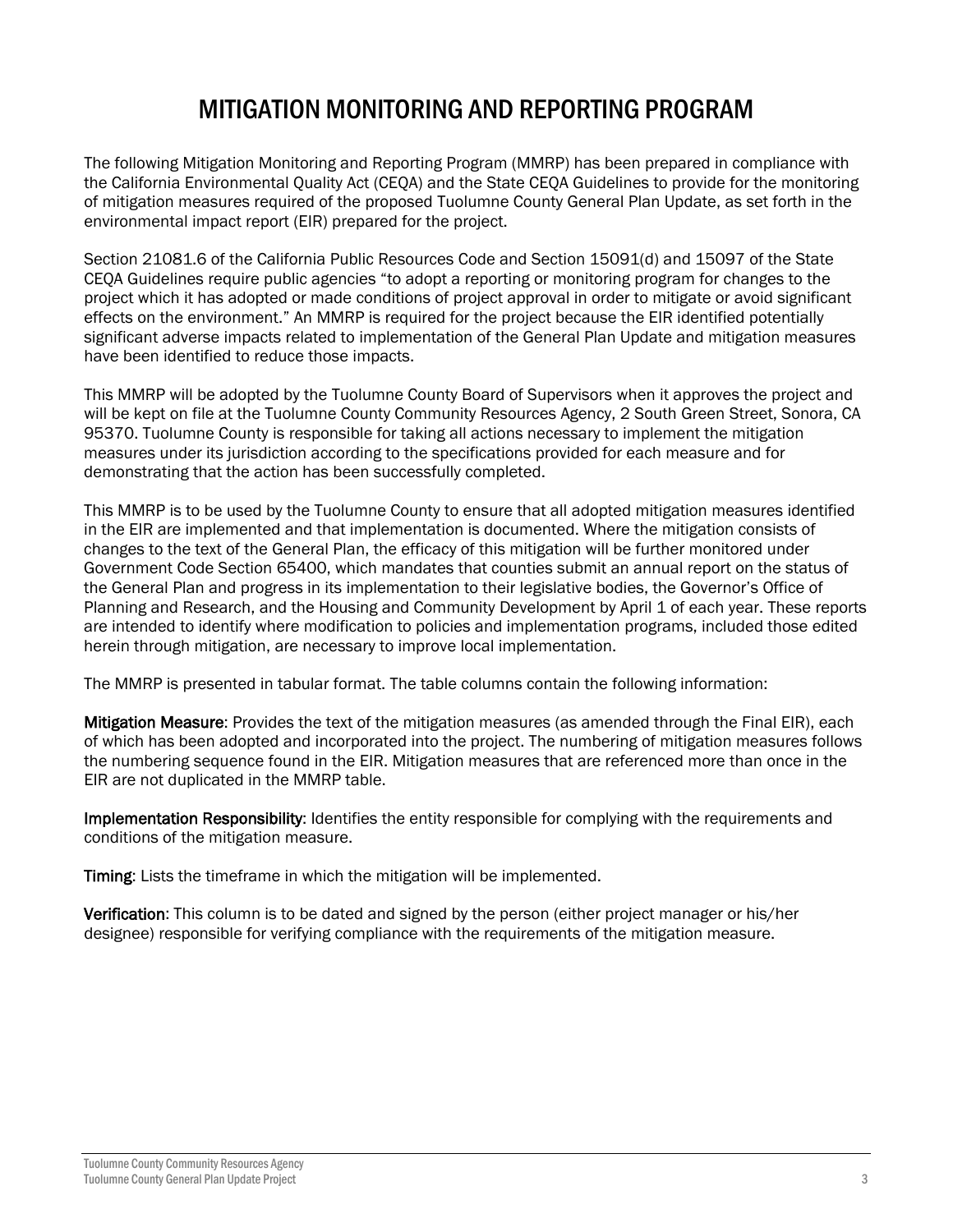| <b>Mitigation Measures</b>                                                                                                                                                                                                                                                                                                                                                                                                                                                                                                                                                                                                                                                                                                                                                                                                                                                                                                                                                                                                                                                                                                                                                                                                    | <b>Implementation Responsibility</b>                | <b>Timing</b>                                                                                                                              | Verification |
|-------------------------------------------------------------------------------------------------------------------------------------------------------------------------------------------------------------------------------------------------------------------------------------------------------------------------------------------------------------------------------------------------------------------------------------------------------------------------------------------------------------------------------------------------------------------------------------------------------------------------------------------------------------------------------------------------------------------------------------------------------------------------------------------------------------------------------------------------------------------------------------------------------------------------------------------------------------------------------------------------------------------------------------------------------------------------------------------------------------------------------------------------------------------------------------------------------------------------------|-----------------------------------------------------|--------------------------------------------------------------------------------------------------------------------------------------------|--------------|
| 3.2<br><b>Agricultural and Forest Resources</b>                                                                                                                                                                                                                                                                                                                                                                                                                                                                                                                                                                                                                                                                                                                                                                                                                                                                                                                                                                                                                                                                                                                                                                               |                                                     |                                                                                                                                            |              |
| Mitigation Measure 3.2-1: Evaluate and Conserve High-Value Agricultural Land and Important Farmland at a<br>1:1 Ratio<br>The County will include the following as a new implementation program of the General Plan Update.<br>Implementation Program 8.A.x [Specific numbering to be provided with Final General Plan Update]: Establish a<br>new procedure that includes the following requirements for evaluating development on lands with an<br>Agricultural land use designation and/or on land identified by the latest NRCS soils data as containing<br>potential Important Farmland:                                                                                                                                                                                                                                                                                                                                                                                                                                                                                                                                                                                                                                  | <b>Tuolumne County Community</b><br>Resource Agency | Approval of the EIR and adoption<br>of the General Plan Update (with<br>annual monitoring pursuant to<br>Government Code Section<br>65400) |              |
| If land designated Agricultural (according to the General Plan land use diagram in the General Plan Update) is<br>proposed for non-agricultural development and qualifies as High-Value Agricultural Land, as defined below,<br>and/or if land is proposed for non-agricultural development that is identified by the most recent NRCS soils<br>data as containing soils that could be classified as Important Farmland (i.e., Prime Farmland, Unique<br>Farmland, or Farmland of Statewide Importance), as defined below, the County shall require the applicant to<br>purchase agricultural conservation easements at a 1:1 ratio (acres preserved : acres converted)<br>commensurate with the type of land that is being converted. Mitigation shall be required at a 1:1 ratio<br>regardless of whether the land is High-Value Agricultural Land or Important Farmland [Prime Farmland, Unique<br>Farmland, or Farmland of Statewide Importance]. Proof of the purchase shall be provided to the County prior to<br>issuance of grading permits. The County shall determine whether land qualifies as High-Value Agricultural Land<br>or Prime Farmland, Unique Farmland, or Farmland of Statewide Importance as follows: |                                                     |                                                                                                                                            |              |
| For any proposed non-agricultural development on land designated Agricultural (according to the<br>1.<br>land use diagram in the General Plan Update), the County shall require, prior to issuing a<br>completeness letter, the submittal to and approval by the Tuolumne County planning staff of the<br>Tuolumne County Agricultural Rating System Matrix to determine whether the land proposed for<br>development qualifies as High-Value Agricultural Land. If the results of the Tuolumne County<br>Agricultural Rating System Matrix provided in Exhibit 3.2-1 of the Recirculated Draft EIR indicate<br>that the land proposed for development does not qualify as High-Value Agricultural Land, the<br>County shall continue to step 2. If the results of the Tuolumne County Agricultural Rating System<br>Matrix indicate that the land proposed for development does qualify as High-Value Agricultural<br>Land, the County shall require the purchase of conservation easements as described above.                                                                                                                                                                                                              |                                                     |                                                                                                                                            |              |
| For any proposed non-agricultural development on land identified by the most recent NRCS soils<br>2.<br>data as containing soils that could be classified as Prime Farmland, Unique Farmland, or Farmland<br>of Statewide Importance, the County shall require the purchase of conservation easements as<br>described above. The applicant may elect to prepare a Land Evaluation Site Assessment to<br>determine if or how much of the land proposed for development would actually qualify as Important<br>Farmland (based on factors other than soil type) and to more accurately determine the specific<br>type of Important Farmland (i.e. Prime Farmland, Unique Farmland, or Farmland of Statewide                                                                                                                                                                                                                                                                                                                                                                                                                                                                                                                     |                                                     |                                                                                                                                            |              |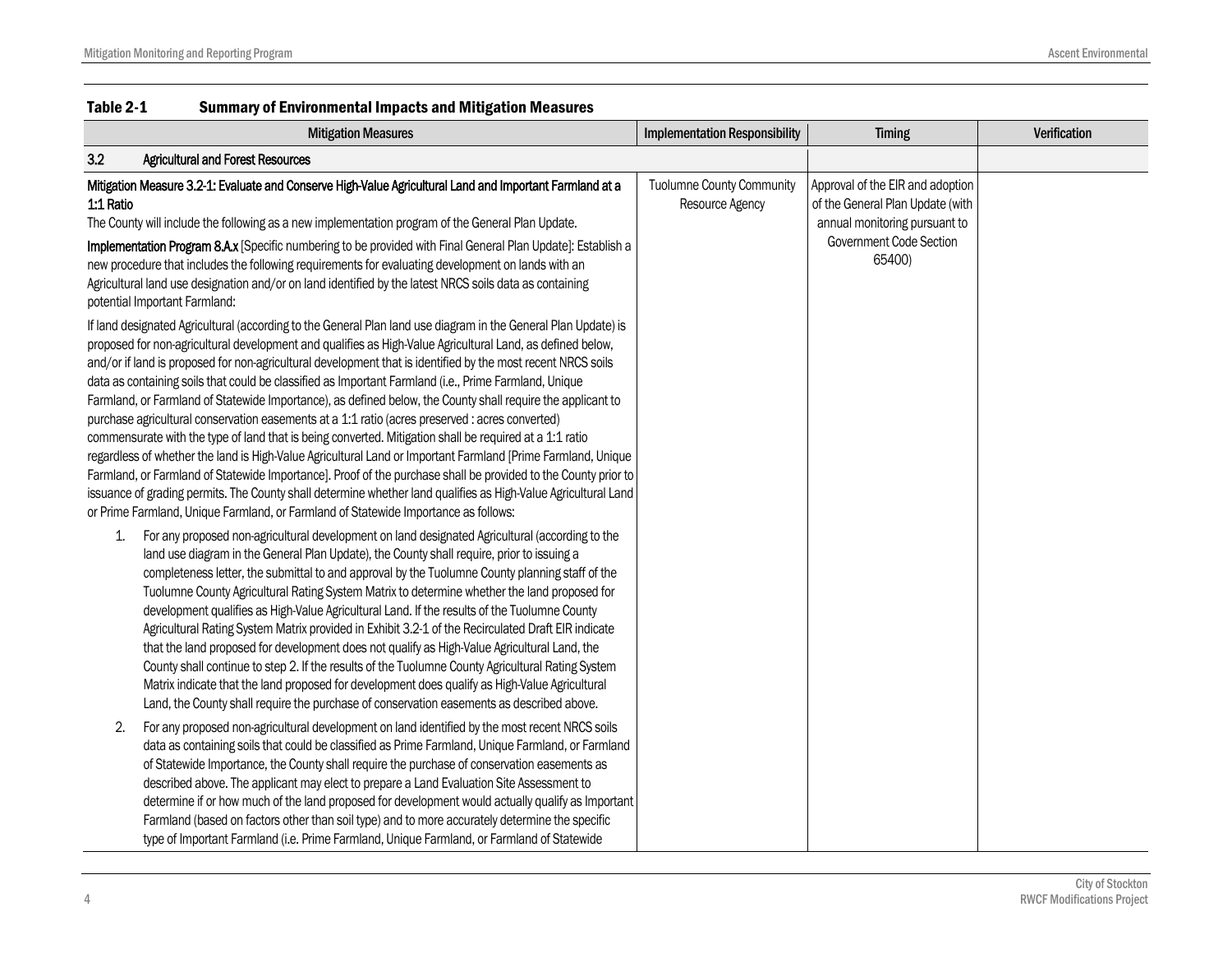| LANIC 4-1<br>Julilliary of Environmental Impacts and Mitigation Measures                                                                                                                                                                                                                                                                                                                                                                                                                                                                                                                                                                                                                                                                                                                                                                                                                                                                                                                                                                                                                                                                                                                                                                                                                                                                                                                                                                                                                                                                                                                                                                                                                                                                                                                                                                                                                                                                                                                                                                                                                                                                                                                                                                                                                                                                                                                                                                      |                                                     |                                                                                                                                            |              |
|-----------------------------------------------------------------------------------------------------------------------------------------------------------------------------------------------------------------------------------------------------------------------------------------------------------------------------------------------------------------------------------------------------------------------------------------------------------------------------------------------------------------------------------------------------------------------------------------------------------------------------------------------------------------------------------------------------------------------------------------------------------------------------------------------------------------------------------------------------------------------------------------------------------------------------------------------------------------------------------------------------------------------------------------------------------------------------------------------------------------------------------------------------------------------------------------------------------------------------------------------------------------------------------------------------------------------------------------------------------------------------------------------------------------------------------------------------------------------------------------------------------------------------------------------------------------------------------------------------------------------------------------------------------------------------------------------------------------------------------------------------------------------------------------------------------------------------------------------------------------------------------------------------------------------------------------------------------------------------------------------------------------------------------------------------------------------------------------------------------------------------------------------------------------------------------------------------------------------------------------------------------------------------------------------------------------------------------------------------------------------------------------------------------------------------------------------|-----------------------------------------------------|--------------------------------------------------------------------------------------------------------------------------------------------|--------------|
| <b>Mitigation Measures</b>                                                                                                                                                                                                                                                                                                                                                                                                                                                                                                                                                                                                                                                                                                                                                                                                                                                                                                                                                                                                                                                                                                                                                                                                                                                                                                                                                                                                                                                                                                                                                                                                                                                                                                                                                                                                                                                                                                                                                                                                                                                                                                                                                                                                                                                                                                                                                                                                                    | <b>Implementation Responsibility</b>                | <b>Timing</b>                                                                                                                              | Verification |
| Importance) that would require purchase of conservation easements.<br>If a piece of land qualifies as both High-Value Agricultural Land and Important Farmland, compensatory<br>mitigation will not be required for both farmland types.                                                                                                                                                                                                                                                                                                                                                                                                                                                                                                                                                                                                                                                                                                                                                                                                                                                                                                                                                                                                                                                                                                                                                                                                                                                                                                                                                                                                                                                                                                                                                                                                                                                                                                                                                                                                                                                                                                                                                                                                                                                                                                                                                                                                      |                                                     |                                                                                                                                            |              |
| Mitigation Measure: 3.2-3 Adopt an Implementation Program to Limit Growth-Inducing Public Services<br>The County shall add the following implementation program under Policy 8.B.4 of the General Plan Update:<br>Implementation Program 8.B.x [Specific numbering to be provided with Final General Plan Update]: Establish<br>development standards to provide County staff with discretion to deny development that proposes to introduce<br>growth-inducing public services like public sewer systems and potable public water into agricultural areas.                                                                                                                                                                                                                                                                                                                                                                                                                                                                                                                                                                                                                                                                                                                                                                                                                                                                                                                                                                                                                                                                                                                                                                                                                                                                                                                                                                                                                                                                                                                                                                                                                                                                                                                                                                                                                                                                                   | <b>Tuolumne County Community</b><br>Resource Agency | Approval of the EIR and adoption<br>of the General Plan Update (with<br>annual monitoring pursuant to<br>Government Code Section<br>65400) |              |
| 3.4<br><b>Biological Resources</b>                                                                                                                                                                                                                                                                                                                                                                                                                                                                                                                                                                                                                                                                                                                                                                                                                                                                                                                                                                                                                                                                                                                                                                                                                                                                                                                                                                                                                                                                                                                                                                                                                                                                                                                                                                                                                                                                                                                                                                                                                                                                                                                                                                                                                                                                                                                                                                                                            |                                                     |                                                                                                                                            |              |
| Mitigation Measure 3.4-2: Implement Oak Woodland Mitigation Guidelines<br>The following new implementation programs shall be added under General Plan Policy 16.B.5:<br>Implementation Program 16.Bx [specific numbering to be provided in the Final General Plan Update]: When<br>considering discretionary development proposals, the County, through CEQA reviews, will require that project<br>applicants map oak woodland resources on the project site and, where feasible, establish buffers around<br>existing oak woodland stands to prevent adverse effects. For mapping purposes, project applicants may use<br>the County's existing oak woodland map (developed for the Recirculated Draft EIR) as an initial base map for<br>project-specific ground-truthing/field verification. The County will require implementation of BMPs while<br>working near retained oak woodlands to avoid inadvertent damage to oak trees. BMPs will include<br>establishment of no-disturbance buffers around the outer canopy edge to prevent root and crown damage, soil<br>compaction, and standard management practices to reduce introduction and spread of invasive species and<br>other indirect effects.<br>For those impacts on oak woodland that cannot be avoided, the County will require the project applicant to<br>minimize adverse effects. If substantial conversion of oak woodland will occur based on Implementation<br>Program 16.B.j, the County will require one or more of the following mitigation measures be implemented to<br>mitigate the impact from loss of oak woodland habitat pursuant to Public Resources Code Section 21083.4,<br>(which specifies certain projects, including commercial agricultural production, are exempt from the<br>requirements of Section 21083.4):<br>▲ Conserve oak woodlands through the purchase of conservation easements.<br>▲ Plant acorns and container stock from a local seed source to replace oak woodland removed. The<br>following parameters will be applied:<br>▼ Plant an appropriate number of trees, including maintaining plantings and replacing dead or<br>diseased trees.<br>Maintain trees for seven years after the trees are planted.<br>Planting may not account for more than 50 percent of the required mitigation and must occur on<br>lands that are subject to conservation easements, zoned open space, or similarly restricted from<br>development. | <b>Tuolumne County Community</b><br>Resource Agency | Approval of the EIR and adoption<br>of the General Plan Update (with<br>annual monitoring pursuant to<br>Government Code Section<br>65400) |              |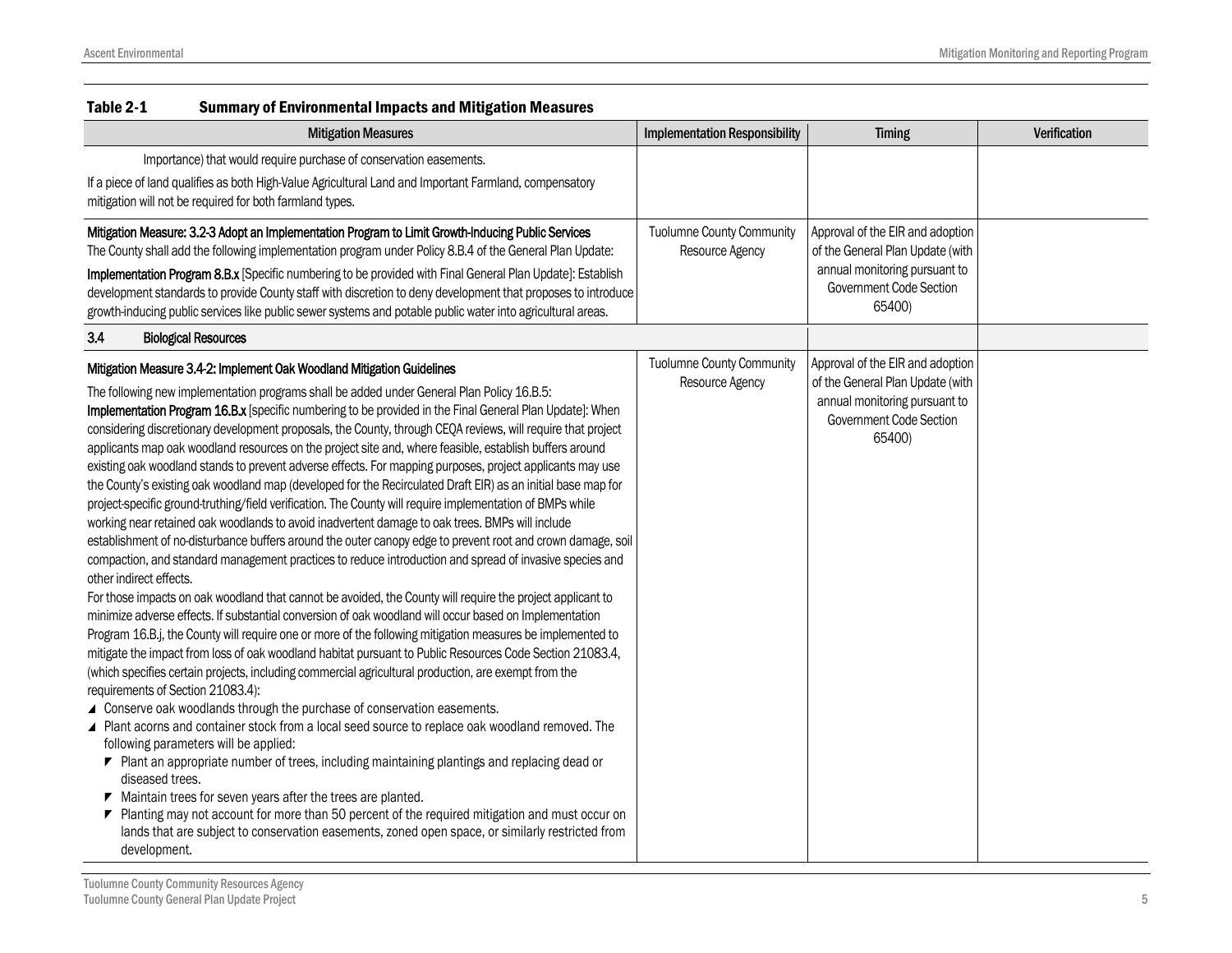| Table 2-1              | <b>Summary of Environmental Impacts and Mitigation Measures</b>                                                                                                                                                                                                                                                                                                                                                                                                                                                                                                                                                                                                                                                                                                                                                                                                                                                                                                                                                                                                                                                        |                                                     |                                                                                                                                            |              |
|------------------------|------------------------------------------------------------------------------------------------------------------------------------------------------------------------------------------------------------------------------------------------------------------------------------------------------------------------------------------------------------------------------------------------------------------------------------------------------------------------------------------------------------------------------------------------------------------------------------------------------------------------------------------------------------------------------------------------------------------------------------------------------------------------------------------------------------------------------------------------------------------------------------------------------------------------------------------------------------------------------------------------------------------------------------------------------------------------------------------------------------------------|-----------------------------------------------------|--------------------------------------------------------------------------------------------------------------------------------------------|--------------|
|                        | <b>Mitigation Measures</b>                                                                                                                                                                                                                                                                                                                                                                                                                                                                                                                                                                                                                                                                                                                                                                                                                                                                                                                                                                                                                                                                                             | <b>Implementation Responsibility</b>                | <b>Timing</b>                                                                                                                              | Verification |
|                        | ▼ Mitigation through planting may be used to restore former or degraded oak woodlands.<br>△ Contribute funds to the Oak Woodlands Conservation Fund, as established under subdivision (a) of<br>Section 1363 of the Fish and Game Code, for the purpose of purchasing oak woodland conservation<br>easements, the Tuolumne County Oak Woodland Conservation Fund, or other appropriate<br>established oak woodland conservation fund.                                                                                                                                                                                                                                                                                                                                                                                                                                                                                                                                                                                                                                                                                  |                                                     |                                                                                                                                            |              |
|                        | Implementation Program 16.B.x [specific numbering to be provided in the Final General Plan Update]: The<br>County will require project applicants to develop a mitigation and monitoring plan to compensate for the loss of<br>oak woodland habitat. The mitigation and monitoring plan will describe in detail how loss of oak woodlands<br>shall be avoided or offset, including details on restoration and creation of habitat, compensation for the<br>temporal loss of habitat, success criteria ensuring habitat function goals and objectives are met, performance<br>standards to ensure success, remedial actions if performance standards are not met, and requirements for<br>reporting implementation actions and progress to the County. The plan will include detailed information on the<br>habitats present within the preservation and mitigation areas, the long-term management and monitoring of<br>these habitats, legal protection for the preservation and mitigation areas (e.g., conservation easement,<br>declaration of restrictions), and funding mechanism information (e.g., endowment). | <b>Tuolumne County Community</b><br>Resource Agency | Approval of the EIR and adoption<br>of the General Plan Update (with<br>annual monitoring pursuant to<br>Government Code Section<br>65400) |              |
|                        | If planting is used as part of compensatory mitigation, an oak planting plan will be developed by a qualified<br>professional such as a professional biologist, arborist, or registered professional forester using the best<br>available science and will clearly state all mitigation measures required.                                                                                                                                                                                                                                                                                                                                                                                                                                                                                                                                                                                                                                                                                                                                                                                                             |                                                     |                                                                                                                                            |              |
|                        | Implementation Program 16.B.x [specific numbering to be provided in the Final General Plan Update]: Oak<br>woodlands habitat placed under conservation easements will be at appropriate ratios to offset the loss of<br>habitat functions and values of the oak woodland to be lost. Oak woodland habitat preserved this way should<br>have similar tree sizes and densities, species composition, site condition, and landscape context to the oak<br>woodland to be removed to serve the same function and have similar habitat value. At a minimum, 1 acre of<br>oak woodland habitat providing similar functions and values will be placed under conservation easement for<br>every acre of oak woodlands habitat lost.                                                                                                                                                                                                                                                                                                                                                                                            | <b>Tuolumne County Community</b><br>Resource Agency | Approval of the EIR and adoption<br>of the General Plan Update (with<br>annual monitoring pursuant to<br>Government Code Section<br>65400) |              |
| 3.8                    | <b>Global Climate Change</b>                                                                                                                                                                                                                                                                                                                                                                                                                                                                                                                                                                                                                                                                                                                                                                                                                                                                                                                                                                                                                                                                                           |                                                     |                                                                                                                                            |              |
| Examples include:<br>▼ | Mitigation Measure 3.8-1: Revise Implementation Program 18.A.a<br>The County will revise Implementation Program 18.A.a as follows to include the following GHG emissions<br>reduction measures in the list of potential measures to include in the CAP.<br>⊿ Implementation Program 18.A.a: Include specific GHG emissions reduction measures in the CAP.<br>Foster land use intensity near, along with connectivity to, retail and employment centers and<br>services to reduce vehicle miles travelled and increase the efficiency of delivery services through<br>adoption and implementation of smart growth principles and policies;<br>Improve the local jobs/housing balance to reduce vehicle miles travelled;<br>▼ Incentivize energy efficiency improvements in existing buildings;                                                                                                                                                                                                                                                                                                                          | <b>Tuolumne County Community</b><br>Resource Agency | Approval of the EIR and adoption<br>of the General Plan Update (with<br>annual monitoring pursuant to<br>Government Code Section<br>65400) |              |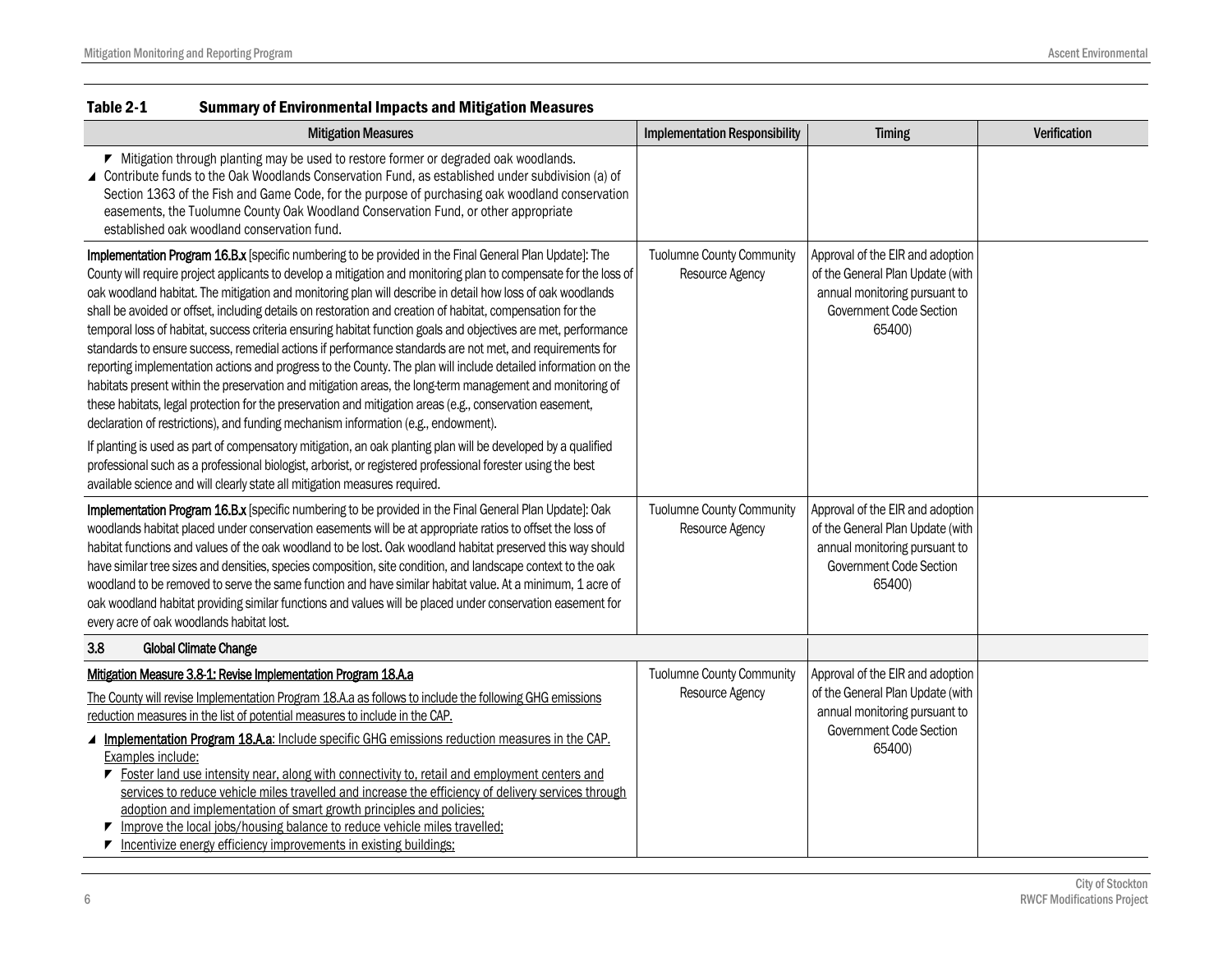|   | <b>Mitigation Measures</b>                                                                           | <b>Implementation Responsibility</b> | <b>Timing</b> | <b>Verification</b> |
|---|------------------------------------------------------------------------------------------------------|--------------------------------------|---------------|---------------------|
|   | ► Require energy audits for major additions to or alterations of existing buildings:                 |                                      |               |                     |
|   | ▼ Require compliance with CALGreen Tier 1 Green Building standards and Tier 1 Building Energy        |                                      |               |                     |
|   | Efficiency Standards for eligible alterations or additions to existing buildings;                    |                                      |               |                     |
|   | ▼ Require compliance with CALGreen Tier 1 Green Building standards and Tier 1 standards for all      |                                      |               |                     |
|   | new construction, and phase in Zero Net Energy (ZNE) standards for new construction:                 |                                      |               |                     |
|   | Require new or replacement residential water heating systems to be electrically powered and/or       |                                      |               |                     |
|   | alternatively fueled systems;                                                                        |                                      |               |                     |
|   | ► Expand current renewable energy and green energy incentives and update local ordinances;           |                                      |               |                     |
|   | Develop a program to offset project GHG emissions by retrofitting existing income-qualified          |                                      |               |                     |
|   | homes and buildings;                                                                                 |                                      |               |                     |
|   | ▼ Support waste-to-energy programs at landfills;                                                     |                                      |               |                     |
|   | Increase availability and accessibility of transit information;                                      |                                      |               |                     |
| ▼ | Support alternatives to private vehicle travel for visitors, such as shuttles;                       |                                      |               |                     |
|   | Increase the supply of electric vehicle charging stations:                                           |                                      |               |                     |
|   | Promote telecommuting at office-based businesses;                                                    |                                      |               |                     |
|   | Encourage expansion of composting programs;                                                          |                                      |               |                     |
|   | Establish a waste diversion goal that exceeds the State's 2020 75 percent target;                    |                                      |               |                     |
|   | Identify potential sites for renewable energy facilities and transmission lines;                     |                                      |               |                     |
|   | Promote recycling to reduce waste and energy consumption;                                            |                                      |               |                     |
|   | Identify appropriate sites for waste recovery facilities to minimize escape of GHGs;                 |                                      |               |                     |
|   | Convert all stationary diesel or gas-powered irrigation pumps to electric pumps;                     |                                      |               |                     |
|   | Require Tier 4 equipment for all construction activity and forestry/mining operations by 2030;       |                                      |               |                     |
|   | ▼ Adopt a new water conservation ordinance for commercial and residential land uses limiting         |                                      |               |                     |
|   | outdoor watering:                                                                                    |                                      |               |                     |
|   | Expedite and/or reduce permit fees associated with water conservation installations in existing      |                                      |               |                     |
|   | facilities:                                                                                          |                                      |               |                     |
|   | ► Require water audits for large new commercial or industrial projects and significant expansions of |                                      |               |                     |
|   | existing facilities;                                                                                 |                                      |               |                     |
|   | ▼ Conserve natural lands for carbon sequestration;                                                   |                                      |               |                     |
|   | ► Establish targets and enhanced programs for oak woodland and coniferous forest preservation        |                                      |               |                     |
|   | and mandatory replanting:                                                                            |                                      |               |                     |
|   | ▼ Refine protection guidelines for existing riparian lands to establish a no-net-loss goal;          |                                      |               |                     |
|   | ▼ Develop a program to require repurposing of usable lumber from trees removed due to land           |                                      |               |                     |
|   | conversion to avoid wood burning:                                                                    |                                      |               |                     |
|   | ▼ Promote the sale and consumption of locally-grown foods and/or products:                           |                                      |               |                     |
|   | Establish and local carbon offset program;                                                           |                                      |               |                     |
|   | Identify lands suitable for wind power generation;                                                   |                                      |               |                     |
|   | ▼ Promote alternatives to open burning of biomass, including exploring the feasibility of the        |                                      |               |                     |
|   | development of a biomass power plant in the County:                                                  |                                      |               |                     |
|   | Provide economic incentives and creative financing for renewable energy projects;                    |                                      |               |                     |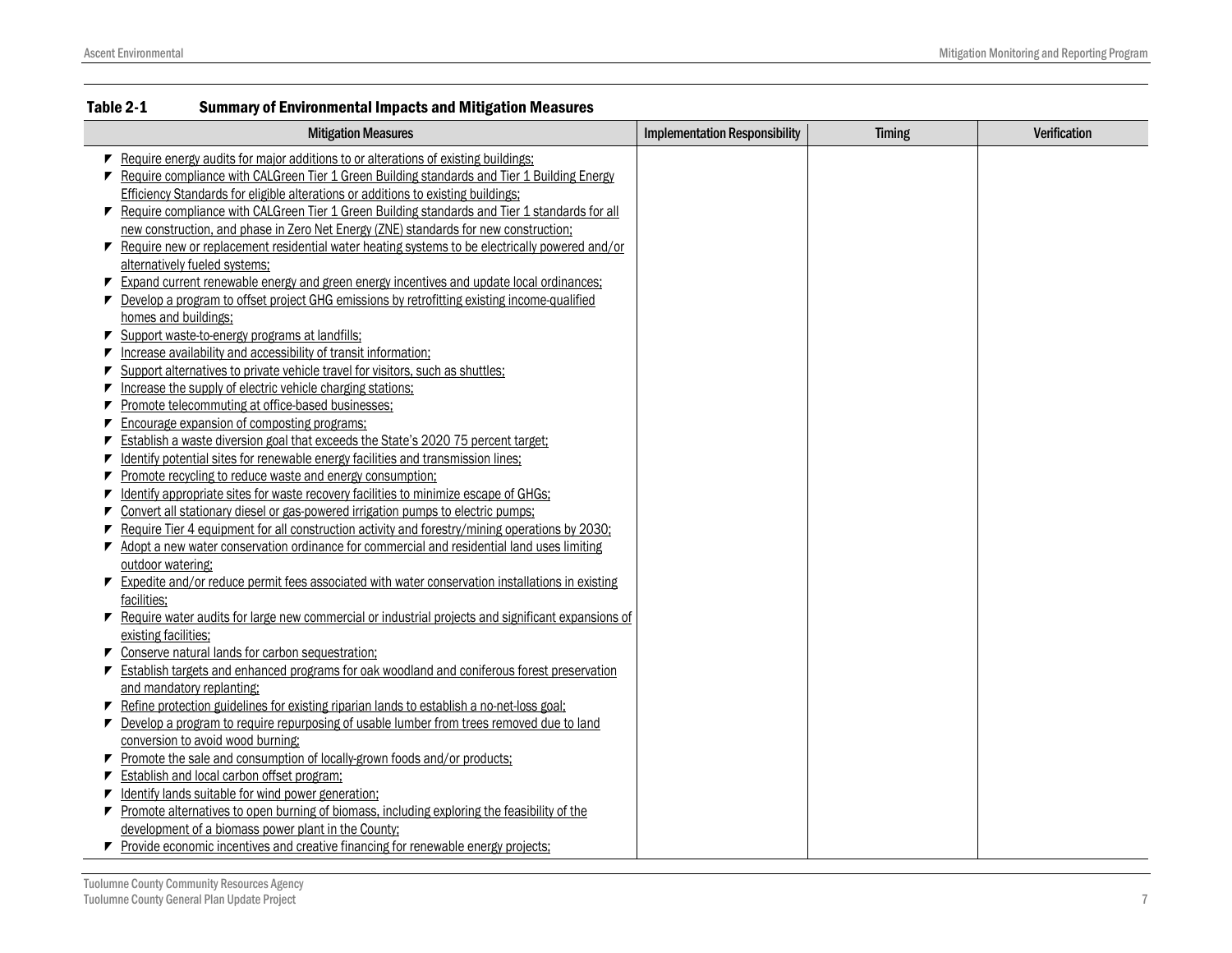|      | <b>Mitigation Measures</b>                                                                                                                                                                                            | <b>Implementation Responsibility</b> | <b>Timing</b>                    | Verification |
|------|-----------------------------------------------------------------------------------------------------------------------------------------------------------------------------------------------------------------------|--------------------------------------|----------------------------------|--------------|
|      | ▼ Pursue incentives, grants, and creative financing for projects that improve energy efficiency;                                                                                                                      |                                      |                                  |              |
|      | Prepare and implement a comprehensive plan to improve energy efficiency of municipal facilities;                                                                                                                      |                                      |                                  |              |
| ▼    | Develop a program to promote forest health and enhance the carbon sequestration potential of                                                                                                                          |                                      |                                  |              |
|      | forests in the County.                                                                                                                                                                                                |                                      |                                  |              |
| ▼    | Establish a coordinated, creative public outreach campaign, including publicizing the importance                                                                                                                      |                                      |                                  |              |
|      | of reducing GHG emissions and steps community members can take to reduce their individual                                                                                                                             |                                      |                                  |              |
|      | impacts;                                                                                                                                                                                                              |                                      |                                  |              |
|      | ▼ Install renewable energy systems at municipal facilities including solar photovoltaic systems on                                                                                                                    |                                      |                                  |              |
|      | municipal roofs and solar water heating:                                                                                                                                                                              |                                      |                                  |              |
|      | Ensure that County staff receive appropriate training and support to implement objectives and                                                                                                                         |                                      |                                  |              |
|      | policies to reduce GHG emissions included in the County CAP;                                                                                                                                                          |                                      |                                  |              |
|      | ▼ Evaluate the feasibility and effectiveness of using Community Choice Aggregation as a model for                                                                                                                     |                                      |                                  |              |
|      | providing renewable energy to meet the community's electricity needs, including potential                                                                                                                             |                                      |                                  |              |
|      | partnerships with other jurisdictions;                                                                                                                                                                                |                                      |                                  |              |
|      | Identify and remove or otherwise address barriers to renewable energy production including<br>revisions to the County's building and development codes, design guidelines, and zoning                                 |                                      |                                  |              |
|      | ordinances;                                                                                                                                                                                                           |                                      |                                  |              |
|      | ▼ Provide information, marketing, training and technical assistance regarding green building                                                                                                                          |                                      |                                  |              |
|      | practices and renewable energy systems;                                                                                                                                                                               |                                      |                                  |              |
|      | Identify and remove regulatory or procedural barriers to implementing green building practices within                                                                                                                 |                                      |                                  |              |
|      | the County, such as updating codes, guidelines, and zoning, and ensure that all plan review and                                                                                                                       |                                      |                                  |              |
|      | building inspection staff are trained in green building materials, practices, and techniques; and                                                                                                                     |                                      |                                  |              |
|      | Establish menus and check-lists for developers and contractors to ensure water-efficient                                                                                                                              |                                      |                                  |              |
|      | infrastructure and technology are used in new construction, including low-flow toilets and shower                                                                                                                     |                                      |                                  |              |
|      | heads, moisture-sensing irrigation, and other such advances.                                                                                                                                                          |                                      |                                  |              |
| 3.12 | <b>Noise</b>                                                                                                                                                                                                          |                                      |                                  |              |
|      | Mitigation Measure 3.12-3a: Establish Construction Noise Standards                                                                                                                                                    | <b>Tuolumne County Community</b>     | Approval of the EIR and adoption |              |
|      |                                                                                                                                                                                                                       | Resource Agency                      | of the General Plan Update (with |              |
|      | The following revision to General Plan Update Policy 5.A.5 is recommended to reduce noise impacts from                                                                                                                |                                      | annual monitoring pursuant to    |              |
|      | construction as follows:                                                                                                                                                                                              |                                      | Government Code Section          |              |
|      | ▲ Policy 5.A.5: Require that construction activity and temporary construction impacts do not expose                                                                                                                   |                                      | 65400)                           |              |
|      | existing noise-sensitive land uses to excessive noise levels. Require all new construction activities to                                                                                                              |                                      |                                  |              |
|      | implement all feasible noise-reducing measures as necessary to limit construction noise exposure at                                                                                                                   |                                      |                                  |              |
|      | receiving occupied land uses to within acceptable County noise levels identified in Figure 5.3. Should                                                                                                                |                                      |                                  |              |
|      | nighttime construction activities be required (between the hours of 7 p.m. and 7 a.m.), exterior noise                                                                                                                |                                      |                                  |              |
|      | levels shall not exceed 65 dBA Lmax, based on FICAN's 65 dBA SEL level for sleep disturbance (but<br>conservatively using L <sub>max</sub> , which is more appropriate for construction activities), night time noise |                                      |                                  |              |
|      | maximum noise levels established for various land uses in [General Plan] Figure 5.3, [See Table 3.12-5                                                                                                                |                                      |                                  |              |
|      | of this EIR.                                                                                                                                                                                                          |                                      |                                  |              |
|      |                                                                                                                                                                                                                       |                                      |                                  |              |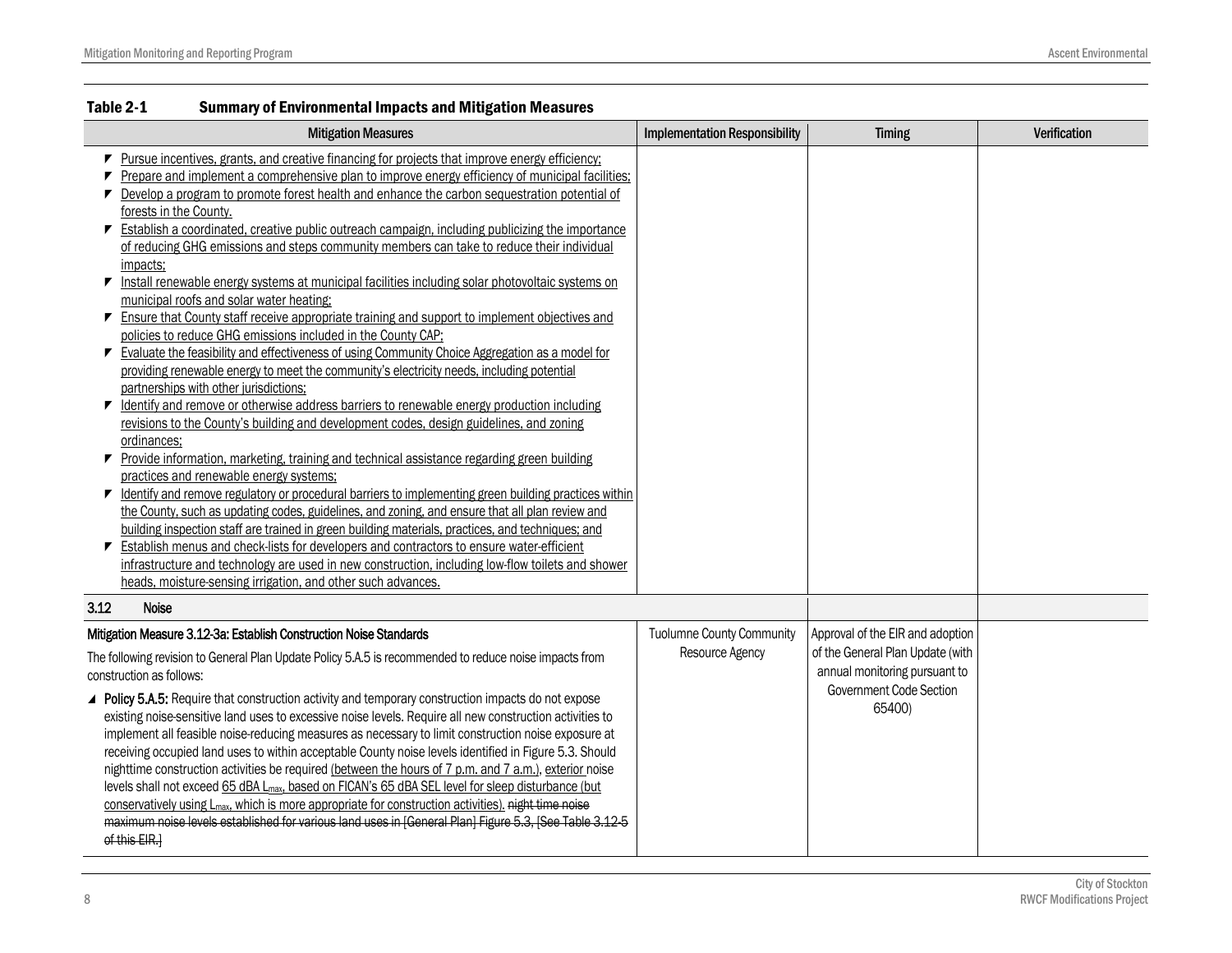| <b>Mitigation Measures</b>                                                                                                                                                                                                                                                                                                                                                                                                                                                                                                                                                                                                                                                                                                                                                                                                                                                                                                                                                                                                                                                                                                                                                                                                                                                                                                                                                                                                                                                                                                                                                                                                                                                                                                                                                                                                                                                                                                                                                                                                                                                                               | <b>Implementation Responsibility</b>                | <b>Timing</b>                                                                                                                              | Verification |
|----------------------------------------------------------------------------------------------------------------------------------------------------------------------------------------------------------------------------------------------------------------------------------------------------------------------------------------------------------------------------------------------------------------------------------------------------------------------------------------------------------------------------------------------------------------------------------------------------------------------------------------------------------------------------------------------------------------------------------------------------------------------------------------------------------------------------------------------------------------------------------------------------------------------------------------------------------------------------------------------------------------------------------------------------------------------------------------------------------------------------------------------------------------------------------------------------------------------------------------------------------------------------------------------------------------------------------------------------------------------------------------------------------------------------------------------------------------------------------------------------------------------------------------------------------------------------------------------------------------------------------------------------------------------------------------------------------------------------------------------------------------------------------------------------------------------------------------------------------------------------------------------------------------------------------------------------------------------------------------------------------------------------------------------------------------------------------------------------------|-----------------------------------------------------|--------------------------------------------------------------------------------------------------------------------------------------------|--------------|
| Mitigation Measure 3.12-3b: Increase Construction Noise Buffer<br>The following revision to General Plan Implementation Program 5.A.e is recommended to increase the<br>distance construction activities are allowed from sensitive uses before additional measures are required:<br>Implementation Program 5.A.e: The County shall ensure that, where residences or other noise sensitive uses<br>are located within 8001.900 feet of construction sites, appropriate measures shall be implemented to limit<br>noise exposure from construction. Specific techniques may include, but are not limited to, restrictions on<br>construction timing, use of sound blankets on construction equipment, and the use of temporary walls and<br>noise barriers to block and deflect noise.                                                                                                                                                                                                                                                                                                                                                                                                                                                                                                                                                                                                                                                                                                                                                                                                                                                                                                                                                                                                                                                                                                                                                                                                                                                                                                                    | <b>Tuolumne County Community</b><br>Resource Agency | Approval of the EIR and adoption<br>of the General Plan Update (with<br>annual monitoring pursuant to<br>Government Code Section<br>65400) |              |
| Mitigation Measure 3.12-4: Establish Blasting Restrictions<br>The following Implementation Program is recommended to reduce vibration and noise exposure from<br>construction-related blasting to nearby sensitive land uses.<br>▲ Implementation Program 5.A.i: Require, prior to approval of development or construction activities<br>that would include blasting activities, proof of contract with a State licensed contractor if blasting is<br>required for any construction activities. Blasting shall not be allowed during the sensitive night time<br>hours (7 p.m. to 7 a.m.). In addition, prior to approval of construction/grading permits, Tuolumne<br>County will review all proposed blasting activities and require construction contractors to implement<br>available noise reduction measures, including alternatives to blasting.                                                                                                                                                                                                                                                                                                                                                                                                                                                                                                                                                                                                                                                                                                                                                                                                                                                                                                                                                                                                                                                                                                                                                                                                                                                  | <b>Tuolumne County Community</b><br>Resource Agency | Approval of the EIR and adoption<br>of the General Plan Update (with<br>annual monitoring pursuant to<br>Government Code Section<br>65400) |              |
| Mitigation Measure 3.12-6: Restriction of outdoor gathering hours for agritourism uses and prohibition of<br>exterior amplified sound<br>The following implementation programs will be added to the General Plan Update under Policy 5.A.1 to reduce<br>noise exposure from operational stationary noise sources of agritourism uses to nearby sensitive land uses.<br>▲ Implementation Program 5.A.x [specific numbering to be provided in Final General Plan Update]:<br>Outdoor gatherings associated with normal, day-to-day agritourism uses shall be limited to daytime<br>hours (7:00 a.m. to 10:00 p.m.). Exceptions may be allowed with review and approval by the County.<br>As part of the County review and approval, such exceptions shall include an operation noise plan<br>prepared by an acoustical engineer that evaluates potential for outdoor gatherings occurring during<br>nighttime hours to exceed County noise standards. If needed, the noise plan shall include noise<br>minimization measures (such as siting/orientation of the gathering) to minimize sound exposure of<br>any nearby residences such that County noise standards (Table 3.12-7 of this EIR) are not exceeded.<br>The applicant shall demonstrate through the plan how the nighttime gathering would not exceed<br>applicable County noise standards. After the noise plan is approved by the County for the agritourism<br>operation, no additional noise plan would be required, unless the agritourism operation proposes<br>changes to its nighttime outdoor uses that could meaningfully affect exterior noise levels (e.g.,<br>changes in location/orientation of gatherings, location of access/parking, and type of gatherings,<br>and/or substantial change in typical number of guests).<br>▲ Implementation Program 5.A.x [specific numbering to be provided in Final General Plan Update]: No<br>exterior amplified sound systems (e.g., public address systems) will be allowed as part of any<br>agritourism use. Exceptions may be allowed with review and approval by the County with the | <b>Tuolumne County Community</b><br>Resource Agency | Approval of the EIR and adoption<br>of the General Plan Update (with<br>annual monitoring pursuant to<br>Government Code Section<br>65400) |              |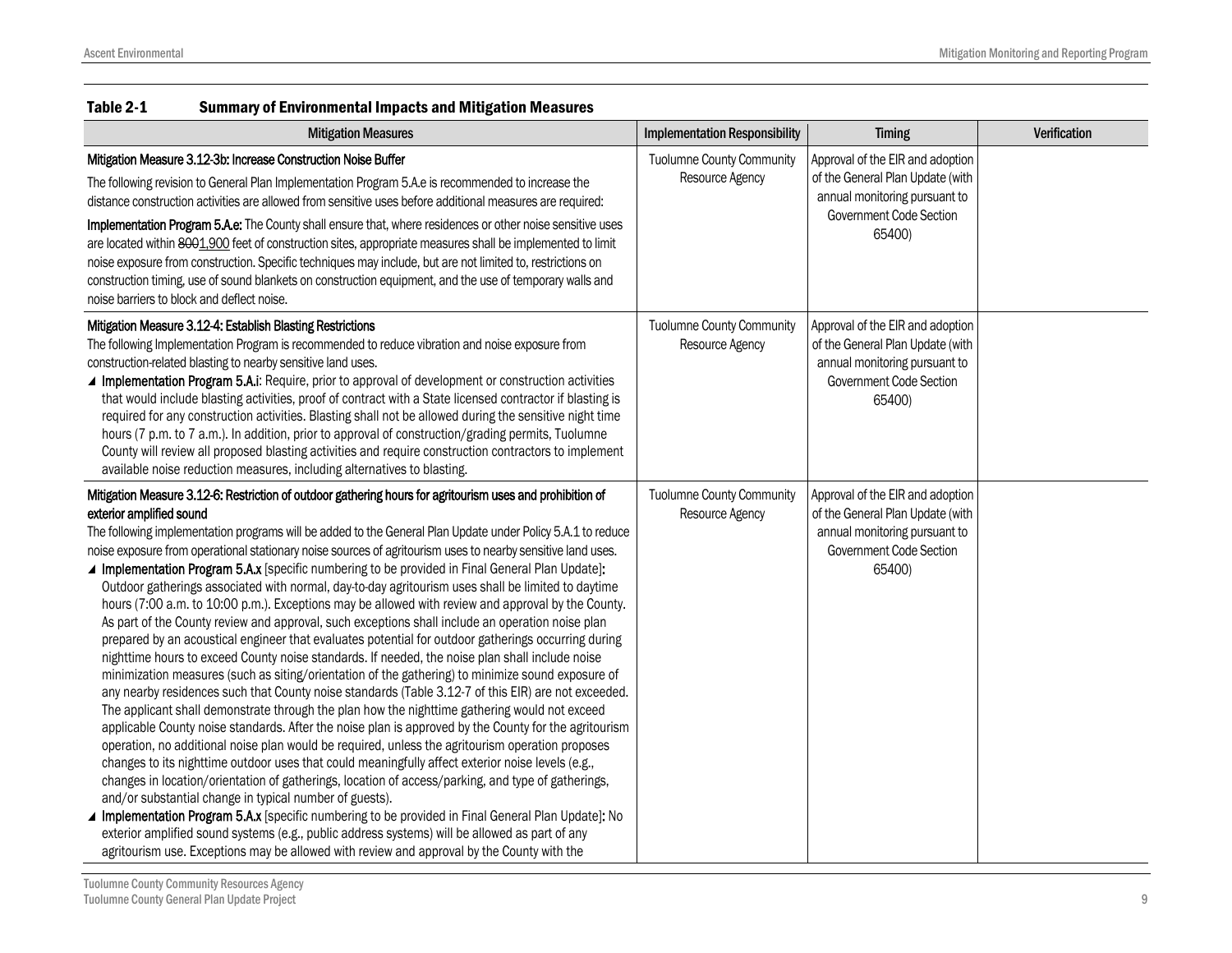| <b>Mitigation Measures</b>                                                                                                                                                                                                                                                                                                                                                                                                                                                                                                                                                                                                                                                                                                                                                                                                                                                                                                                                                                                                                                                                                                                                                             | <b>Implementation Responsibility</b>                | <b>Timing</b>                                                                                                    | Verification |  |
|----------------------------------------------------------------------------------------------------------------------------------------------------------------------------------------------------------------------------------------------------------------------------------------------------------------------------------------------------------------------------------------------------------------------------------------------------------------------------------------------------------------------------------------------------------------------------------------------------------------------------------------------------------------------------------------------------------------------------------------------------------------------------------------------------------------------------------------------------------------------------------------------------------------------------------------------------------------------------------------------------------------------------------------------------------------------------------------------------------------------------------------------------------------------------------------|-----------------------------------------------------|------------------------------------------------------------------------------------------------------------------|--------------|--|
| submittal of a plan analyzing the noise from the speakers/amplification. As part of the County review<br>and approval, the applicant shall submit a speaker/amplification noise plan prepared by an<br>acoustical engineer, that evaluates the potential for the proposed amplified sound to exceed County<br>noise standards (Table 3.12-7 of this EIR). If necessary, the noise plan shall include protocols for<br>siting, orientation, and operation of speakers (including potential volume limits) that would be<br>implemented to reduce the effect of noise levels generated by on-site stationary noise sources. The<br>applicant shall demonstrate through the plan how the speaker/amplification system would not<br>exceed applicable County noise standards (Table 3.12-7 of this EIR). After the noise plan is approved<br>by the County for the agritourism operation, no additional speaker/amplification noise plan would be<br>required, unless the agritourism operation proposes changes to the speaker/amplification system<br>that could meaningfully affect noise levels (e.g. changes to the location, orientation, or volume of the<br>amplification system). |                                                     |                                                                                                                  |              |  |
| 3.16<br><b>Transportation and Circulation</b>                                                                                                                                                                                                                                                                                                                                                                                                                                                                                                                                                                                                                                                                                                                                                                                                                                                                                                                                                                                                                                                                                                                                          |                                                     |                                                                                                                  |              |  |
| Mitigation Measure 3.16-1: Roadway Improvements<br>As part of its update of the Tuolumne County Countywide Traffic Circulation Improvement Program, the County<br>shall evaluate the following improvements for inclusion in the Program, thus allowing for funding through the<br>Tuolumne County Traffic Impact Mitigation Fee program. The improvements shall be incorporated into the<br>Program if they are considered feasible and consistent with General Plan policies. If further analysis<br>demonstrates that an alternative improvement would be adequate to achieve the target LOS, that alternative<br>improvement shall be incorporated into the Program if feasible and consistent with General Plan policies.                                                                                                                                                                                                                                                                                                                                                                                                                                                         | <b>Tuolumne County Traffic</b><br>Engineering staff | Concurrent with update of the<br>Tuolumne County Countywide<br><b>Traffic Circulation Improvement</b><br>Program |              |  |
| Roadway 3, Roadway 4, Roadway 5, and Roadway 23 - Widen the Segments to Four Lanes<br>Widen the following segments to four lane expressways, consistent with FCEP-CIP Tier 3 projects, to improve<br>conditions to LOS A in 2030 and 2040:                                                                                                                                                                                                                                                                                                                                                                                                                                                                                                                                                                                                                                                                                                                                                                                                                                                                                                                                             |                                                     |                                                                                                                  |              |  |
| ▲ Roadway 3 - SR 108 between O'Byrnes Ferry Road and SR 120 (Yosemite Junction)<br>▲ Roadway 4 - SR 108 between SR 120 (Yosemite Junction) and SR 49 (Montezuma Junction)                                                                                                                                                                                                                                                                                                                                                                                                                                                                                                                                                                                                                                                                                                                                                                                                                                                                                                                                                                                                              |                                                     |                                                                                                                  |              |  |
| ▲ Roadway 5 - SR 108 between SR 49 (Stockton Road) and S. Washington Street/Lime Kiln Road                                                                                                                                                                                                                                                                                                                                                                                                                                                                                                                                                                                                                                                                                                                                                                                                                                                                                                                                                                                                                                                                                             |                                                     |                                                                                                                  |              |  |
| ▲ Roadway 23 - SR 49 between SR 49 (Montezuma Junction) and Bell Mooney Road<br>Roadway 24 and Roadway 27 - Widen the Segment to Five Lanes<br>Widen the following segments to five lanes, consistent with FCEP-CIP Tier 2 projects, to improve conditions to<br>LOS C in 2030 and 2040:<br>▲ Roadway 24 - SR 49 between Bell Mooney Road and South Junction Main Street<br>▲ Roadway 27 - SR 49 between Fifth Avenue and Stockton Road/SR 108                                                                                                                                                                                                                                                                                                                                                                                                                                                                                                                                                                                                                                                                                                                                         |                                                     |                                                                                                                  |              |  |
| Roadway 32, Roadway 33, and Roadway 34 - Construct the North-South Connector Phase 1<br>Construct the North-South Connector Phase 1 Greenley Road Extension to SR 49, consistent with FCEP-CIP<br>Tier 2, by year 2030 to improve operating conditions along the following roadway segments:                                                                                                                                                                                                                                                                                                                                                                                                                                                                                                                                                                                                                                                                                                                                                                                                                                                                                           |                                                     |                                                                                                                  |              |  |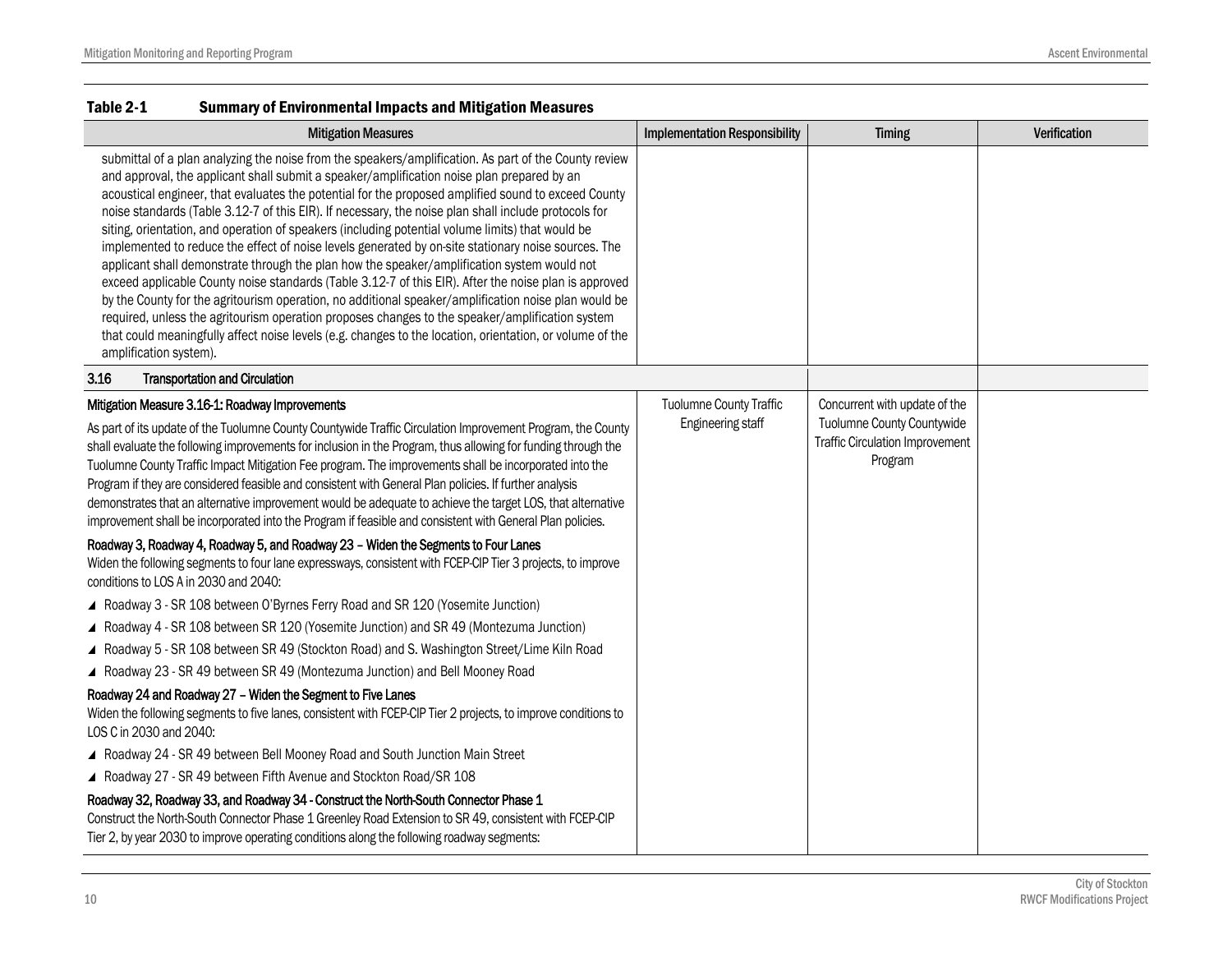| <b>Mitigation Measures</b>                                                                                                                                                                                                                                                                              | <b>Implementation Responsibility</b> | <b>Timing</b> | Verification |
|---------------------------------------------------------------------------------------------------------------------------------------------------------------------------------------------------------------------------------------------------------------------------------------------------------|--------------------------------------|---------------|--------------|
| ▲ Roadway 32 - SR 49 north of Dodge Street,                                                                                                                                                                                                                                                             |                                      |               |              |
| ▲ Roadway 33 - SR 49 south of N. Washington Street/Columbia Way                                                                                                                                                                                                                                         |                                      |               |              |
| ▲ Roadway 34 - SR 49 north of N. Washington Street/Columbia Way                                                                                                                                                                                                                                         |                                      |               |              |
| If the aforementioned roadway improvement is deemed infeasible, or if further analysis demonstrates it will<br>not result in acceptable operating conditions along the applicable roadway segment, the following<br>improvements shall be incorporated:                                                 |                                      |               |              |
| ▲ Construct the Western Bypass that would extend from SR 108/49 (south of Jamestown) to Rawhide<br>Road. The Western Bypass is projected to further divert and reduce traffic on this segment of SR 49.                                                                                                 |                                      |               |              |
| ■ Improve alternative modes of transportation along Roadways 32, 33, and 34, such as transit service<br>or bicycle and pedestrian infrastructure.                                                                                                                                                       |                                      |               |              |
| Roadway 35 - Construct Left Turn Lane                                                                                                                                                                                                                                                                   |                                      |               |              |
| Construct a continuous two-way-left-turn median lane to improve conditions to an acceptable LOS D in the year<br>2040 to improve operating conditions along Roadway 35 - SR 49 east of Parrots Ferry Road (Pedro Wye)                                                                                   |                                      |               |              |
| If the aforementioned roadway improvement is deemed infeasible, or if further analysis demonstrates it will<br>not result in acceptable operating conditions along the applicable roadway segment, the following<br>improvements shall be incorporated:                                                 |                                      |               |              |
| ■ Widen the segment to five lanes to improve conditions to LOS A in the year 2040.                                                                                                                                                                                                                      |                                      |               |              |
| ▲ Improve alternative modes of transportation along this roadway segment, such as transit or bicycle<br>and pedestrian infrastructure.                                                                                                                                                                  |                                      |               |              |
| Roadway 52 and Roadway 116 - Construct the North-South Connector Phase 2<br>Construct the North-South Connector Phase 2, consistent with FCEP-CIP's Tier 2 and Tier 3, that would extend<br>Fir Drive from Mono Way to the Greenley Road Extension, which may reduce traffic on the following segments: |                                      |               |              |
| ▲ Roadway 52 - Mono Way west of Sanguinetti Road                                                                                                                                                                                                                                                        |                                      |               |              |
| ▲ Roadway 116 - S. Washington Street between Restano Way and Church Street                                                                                                                                                                                                                              |                                      |               |              |
| If the aforementioned roadway improvement is deemed infeasible, or if further analysis demonstrates it will<br>not result in acceptable operating conditions along the applicable roadway segment, the following<br>improvement shall be incorporated:                                                  |                                      |               |              |
| ▲ Improve alternative modes of transportation along Roadways 52 and 116, such as transit service,<br>bicycle and pedestrian infrastructure.                                                                                                                                                             |                                      |               |              |
| Roadway 77 - Widen the Segment to Five Lanes<br>Widen to five lanes Roadway 77 - Tuolumne Road from Mono Way to Lambert Lake Road to improve<br>conditions to an acceptable LOS D in the year 2040.                                                                                                     |                                      |               |              |
| If the aforementioned roadway improvement is deemed infeasible, or if further analysis demonstrates it<br>will not result in acceptable operating conditions along the applicable roadway segment, the following                                                                                        |                                      |               |              |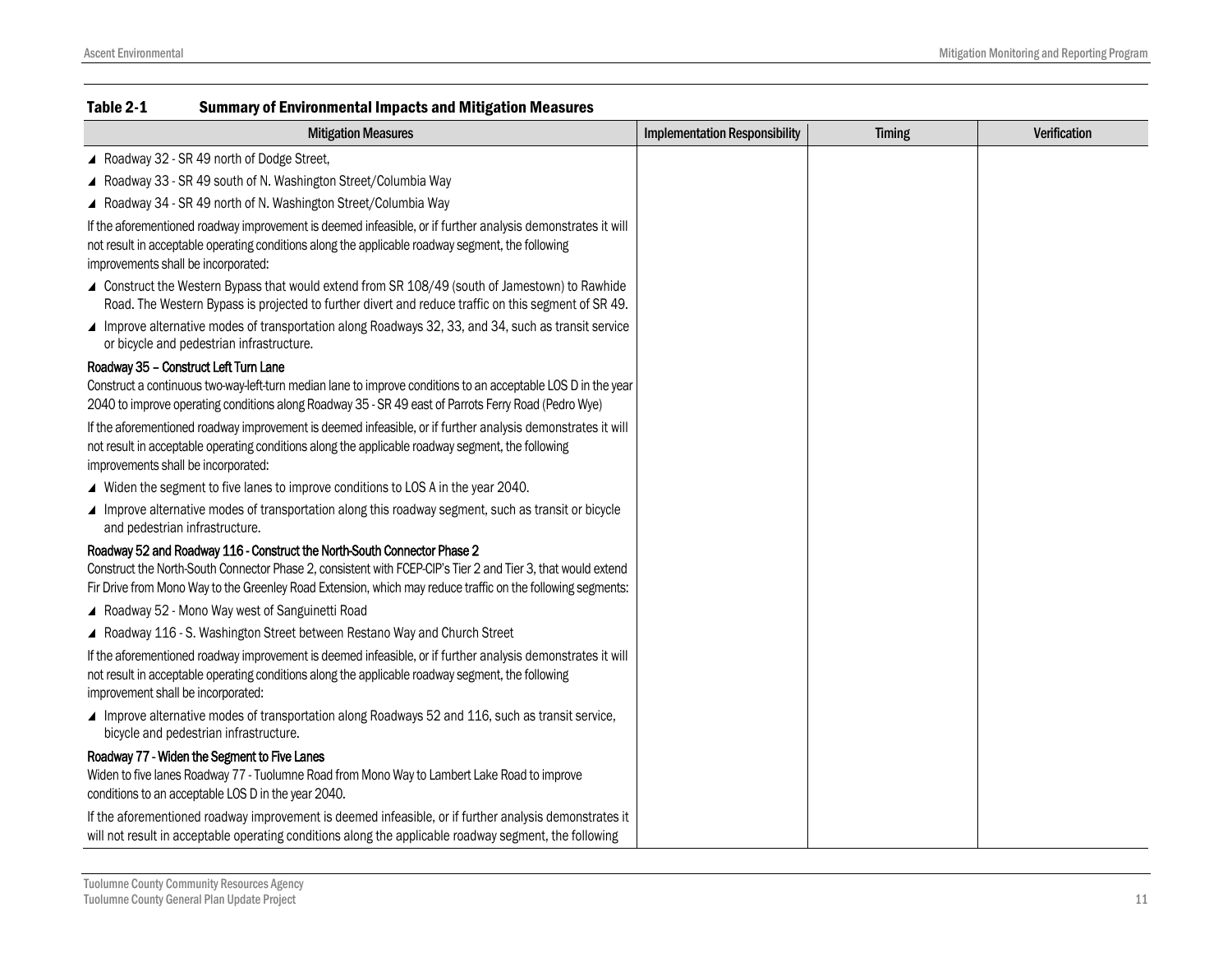| <b>Mitigation Measures</b>                                                                                                                                                                                                                                                                                                                                                                                                                                                                                                                                                                                                                                                                                                          | <b>Implementation Responsibility</b>                | <b>Timing</b>                                                                                                    | Verification |
|-------------------------------------------------------------------------------------------------------------------------------------------------------------------------------------------------------------------------------------------------------------------------------------------------------------------------------------------------------------------------------------------------------------------------------------------------------------------------------------------------------------------------------------------------------------------------------------------------------------------------------------------------------------------------------------------------------------------------------------|-----------------------------------------------------|------------------------------------------------------------------------------------------------------------------|--------------|
| improvement shall be incorporated:                                                                                                                                                                                                                                                                                                                                                                                                                                                                                                                                                                                                                                                                                                  |                                                     |                                                                                                                  |              |
| ▲ Improve alternative modes of transportation along this roadway segment, such as transit service or<br>bicycle and pedestrian infrastructure.                                                                                                                                                                                                                                                                                                                                                                                                                                                                                                                                                                                      |                                                     |                                                                                                                  |              |
| Roadway 31 - Construct the North-South Connector Phase 2<br>Consistent with the FCEP-CIP's Tier 2 and Tier 3, construct the North-South Connector Phase 2 from Fir Drive<br>Extension to SR 108, by the year 2040.                                                                                                                                                                                                                                                                                                                                                                                                                                                                                                                  |                                                     |                                                                                                                  |              |
| If the aforementioned roadway improvement is deemed infeasible, or if further analysis demonstrates that it<br>will not result in acceptable operating conditions along the applicable roadway segment, the following<br>improvements shall be incorporated:                                                                                                                                                                                                                                                                                                                                                                                                                                                                        |                                                     |                                                                                                                  |              |
| △ Construct the Western Bypass that would extend from SR 108/49 (south of Jamestown) to Rawhide<br>Road. The Western Bypass is projected to further divert and reduce traffic on this segment of SR 49,<br>or                                                                                                                                                                                                                                                                                                                                                                                                                                                                                                                       |                                                     |                                                                                                                  |              |
| ▲ Improve alternative modes of transportation along Roadway 31, such as transit service or bicycle<br>and pedestrian infrastructure.                                                                                                                                                                                                                                                                                                                                                                                                                                                                                                                                                                                                |                                                     |                                                                                                                  |              |
| Roadway 69 - Construct the North-South Connector Phase 2<br>Consistent with the FCEP-CIP's Tier 2 and Tier 3, construct the North-South Connector Phase 2 from Fir Drive<br>Extension to SR 108, to improve conditions to an acceptable LOS by the year 2040 on Roadway 69 - Greenley<br>Road between Cabezut Road/Morning Star Road and Delnero Drive.                                                                                                                                                                                                                                                                                                                                                                             |                                                     |                                                                                                                  |              |
| If the aforementioned roadway improvement is deemed infeasible, or if further analysis demonstrates it will<br>not result in acceptable operating conditions along the applicable roadway segment, the following<br>improvement shall be incorporated:                                                                                                                                                                                                                                                                                                                                                                                                                                                                              |                                                     |                                                                                                                  |              |
| ▲ Construct the Cabezut Road Extension from the Fir Drive Road Extension to Phoenix Lake Road, to<br>further divert and reduce traffic on this segment of Greenley Road.                                                                                                                                                                                                                                                                                                                                                                                                                                                                                                                                                            |                                                     |                                                                                                                  |              |
| Mitigation Measure 3.16-2: Intersection Improvements<br>As part of its update of the Tuolumne County Countywide Traffic Circulation Improvement Program, the County<br>shall evaluate the following improvements for inclusion in the Program, thus allowing for funding through the<br>Tuolumne County Traffic Impact Mitigation Fee program. The improvements shall be incorporated into the<br>Program if they are considered feasible and consistent with General Plan policies. If further analysis<br>demonstrates that an alternative improvement would be adequate to achieve the target LOS, that alternative<br>improvement shall be incorporated into the Program if feasible and consistent with General Plan policies. | <b>Tuolumne County Traffic</b><br>Engineering staff | Concurrent with update of the<br>Tuolumne County Countywide<br><b>Traffic Circulation Improvement</b><br>Program |              |
| Intersection 11 - Installation of a Traffic Signal or Conversion to a High-T Type Intersection<br>Improve the intersection of SR 49-SR 108/SR 108 and SR 49 (Stockton Road) by year 2030 to a High-T type<br>intersection or install a traffic signal at the intersection.                                                                                                                                                                                                                                                                                                                                                                                                                                                          |                                                     |                                                                                                                  |              |
| Intersection 23 - Construct a Southbound Right-Turn Pocket<br>A southbound right-turn pocket shall be constructed at the intersection of S. Washington Street/SR 49 (S.                                                                                                                                                                                                                                                                                                                                                                                                                                                                                                                                                             |                                                     |                                                                                                                  |              |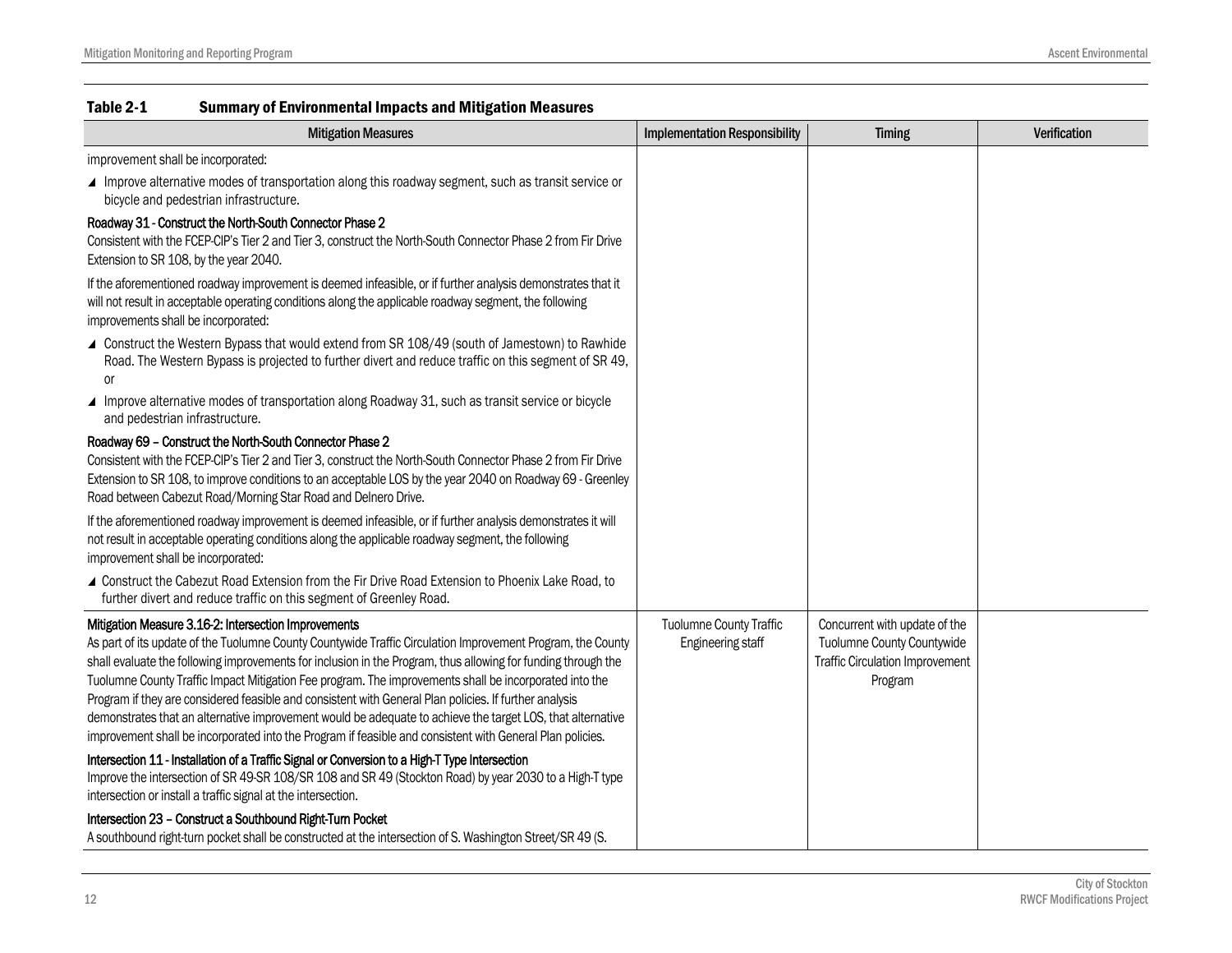| <b>Mitigation Measures</b>                                                                                                                                                                                                                                                                                                                                                                                                                                                                                                                  | <b>Implementation Responsibility</b> | <b>Timing</b>                    | Verification |
|---------------------------------------------------------------------------------------------------------------------------------------------------------------------------------------------------------------------------------------------------------------------------------------------------------------------------------------------------------------------------------------------------------------------------------------------------------------------------------------------------------------------------------------------|--------------------------------------|----------------------------------|--------------|
| Washington Street) and SR 49 (Stockton Road) to improve conditions to an acceptable LOS in the year 2040,<br>with some movements operating at a LOS F. If this is not feasible due to the existing right-of-way, alternative<br>modes of transportation shall be improved along this roadway segment, such as transit service, bicycle and<br>pedestrian infrastructure.                                                                                                                                                                    |                                      |                                  |              |
| If the aforementioned roadway improvement is deemed infeasible, or if further analysis demonstrates it will<br>not result in acceptable operating conditions at the applicable intersection, the following improvements shall<br>be incorporated:<br>▲ Construct the North-South Connector Phase 2 (Fir Drive Extension), which would extend Fir Drive<br>from Mono Way to the Greenley Road Extension, intersecting with Cabezut Road and Lyons Bald<br>Mountain Road in between, may reduce traffic on this segment of SR 49 by up to 5%. |                                      |                                  |              |
| △ Construct the Western Bypass that would extend from SR 108/49 (south of Jamestown) to Rawhide<br>Road. The Western Bypass is projected to divert traffic away from downtown Sonora and may reduce<br>traffic at this intersection.                                                                                                                                                                                                                                                                                                        |                                      |                                  |              |
| ▲ Improve alternative modes of transportation along this roadway segment, such as transit service,<br>bicycle and pedestrian infrastructure.                                                                                                                                                                                                                                                                                                                                                                                                |                                      |                                  |              |
| Intersection 24 - Installation of a Traffic Signal and Restricting Right-Turn Movements<br>A traffic signal shall be installed at the intersection of South Washington Street and Church Street. If this is not<br>feasible due to the proximity of another signalized intersection, then the westbound Church Street approach<br>shall be converted to right-turn-only during peak hours. The eastbound approach is currently restricted to right-<br>turn-only during peak hours.                                                         |                                      |                                  |              |
| Mitigation Measure 3.16-3: Revise proposed Title 17 text to require traffic mitigation plans.                                                                                                                                                                                                                                                                                                                                                                                                                                               | <b>Tuolumne County Community</b>     | Approval of the EIR and adoption |              |
| The proposed text changes to Title 17 of the Ordinance Code shall be revised as follows:                                                                                                                                                                                                                                                                                                                                                                                                                                                    | Resource Agency                      | of the General Plan Update and   |              |
| 17.52.220 Commercial events on agricultural land                                                                                                                                                                                                                                                                                                                                                                                                                                                                                            |                                      | approval of Title 17 changes     |              |
| Commercial events are the use of land and/or facilities for meetings, gatherings and events, including, but not<br>limited to, weddings, parties and similar uses, for which a fee is charged.                                                                                                                                                                                                                                                                                                                                              |                                      |                                  |              |
| A. An annual ministerial permit may be acquired from the County to allow Uup to 40 commercial events may<br>to be held per calendar year for up to 300 guests on a parcel zoned AE-37, AE-80 or AE-160 subject to the<br>standards in paragraph C.                                                                                                                                                                                                                                                                                          |                                      |                                  |              |
| B. An annual ministerial permit may be acquired from the County to allow Uup to two commercial events may<br>to be held per calendar year for up to 500 guests on a parcel zoned AE-37, AE-80 or AE-160 subject to the<br>standards in paragraph C.                                                                                                                                                                                                                                                                                         |                                      |                                  |              |
| C. Standards for commercial events:<br>1. The event venue shall be located on a parcel that complies with the cul-de-sac road standards specified<br>in Section 11.12.040 of this code.                                                                                                                                                                                                                                                                                                                                                     |                                      |                                  |              |
| 2. The event venue, excluding parking areas, shall be located at least 200 feet from the boundary of the<br>nearest parcel zoned R or RE.                                                                                                                                                                                                                                                                                                                                                                                                   |                                      |                                  |              |